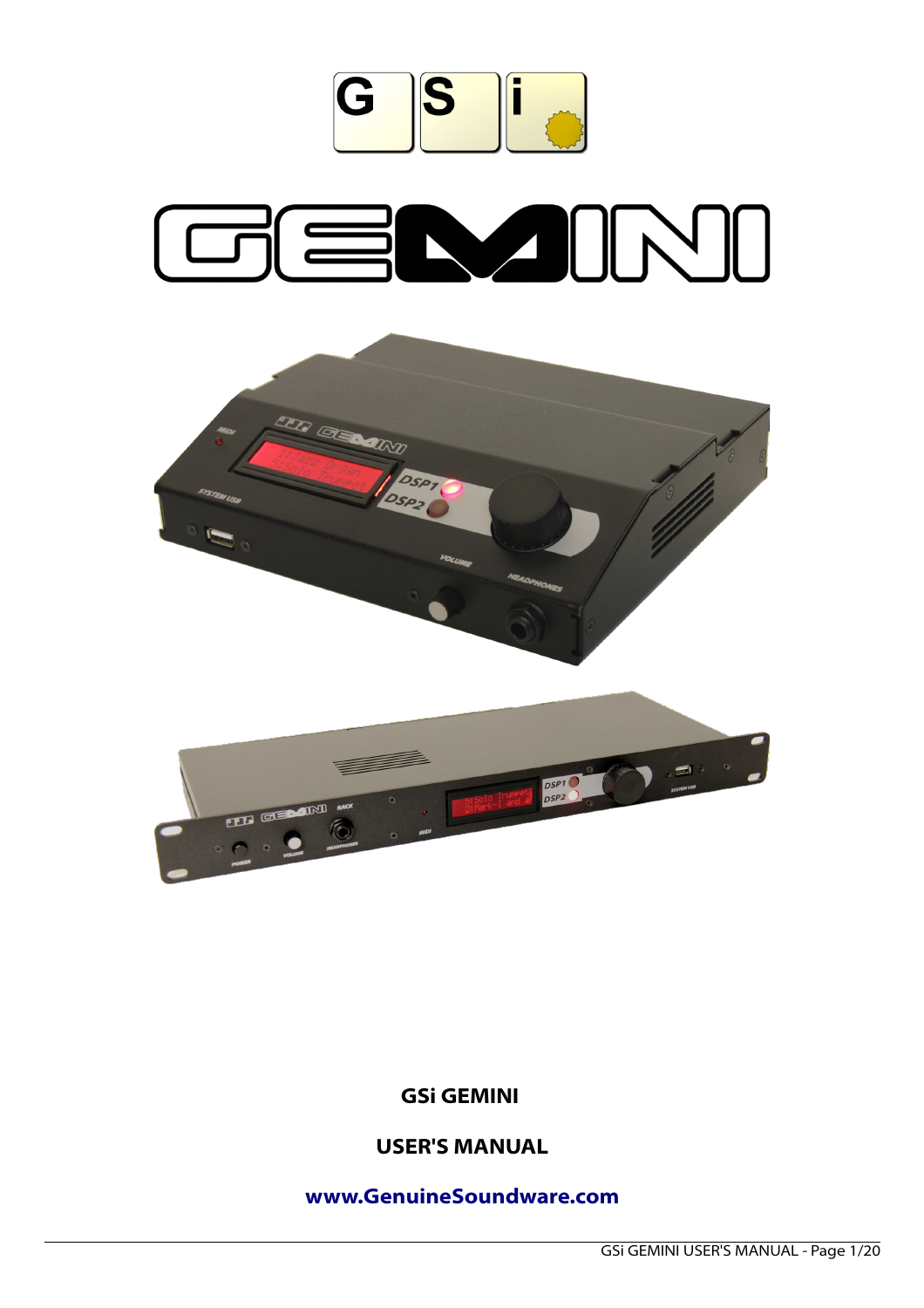*Congratulations on purchasing the GSi GEMINI, a high quality musical instrument entirely designed and built in Italy. This instrument is the result of years of research and development of DSP audio software and high quality audio hardware design. We are sure you will enjoy every moment you spend with it! Please read through this manual in order to have the best experience with your new purchase.*

*The GSi Team.*

# **SAFETY INFORMATION**

- Do not open the instrument. The instrument can be opened and repaired only by qualified personnel. Unauthorized opening voids the warranty.
- Do not expose the instrument to rain and moisture.
- Do not expose the instrument to direct sunlight.
- Be careful not to infiltrate powders and liquids inside the instrument.
- If liquids get inside the unit remove the power immediately and contact a service center.
- The ventilation holes must not be obstructed.
- Do not clean using abrasive cleaners as they may damage the surface.
- Please keep all packaging in case you need to transport the instrument to a service center.
- The supplied power adapter can be used in any country that has a mains voltage between 100 Vac and 240 Vac. Use only the original power supply.
- Do not touch the AC adapter with wet hands.

# **WARRANTY**

- GSi GEMINI is subject to 12 months manufacturer's warranty.
- Warranty extensions are at the discretion of the retailer.
- Damages caused by misuse, improper maintenance or transportation are not covered by this warranty.
- During the warranty period, the customer is entitled to repair or replacement of any parts considered defective at no charge.
- The possible replacement of the entire product is at the manufacturer's discretion.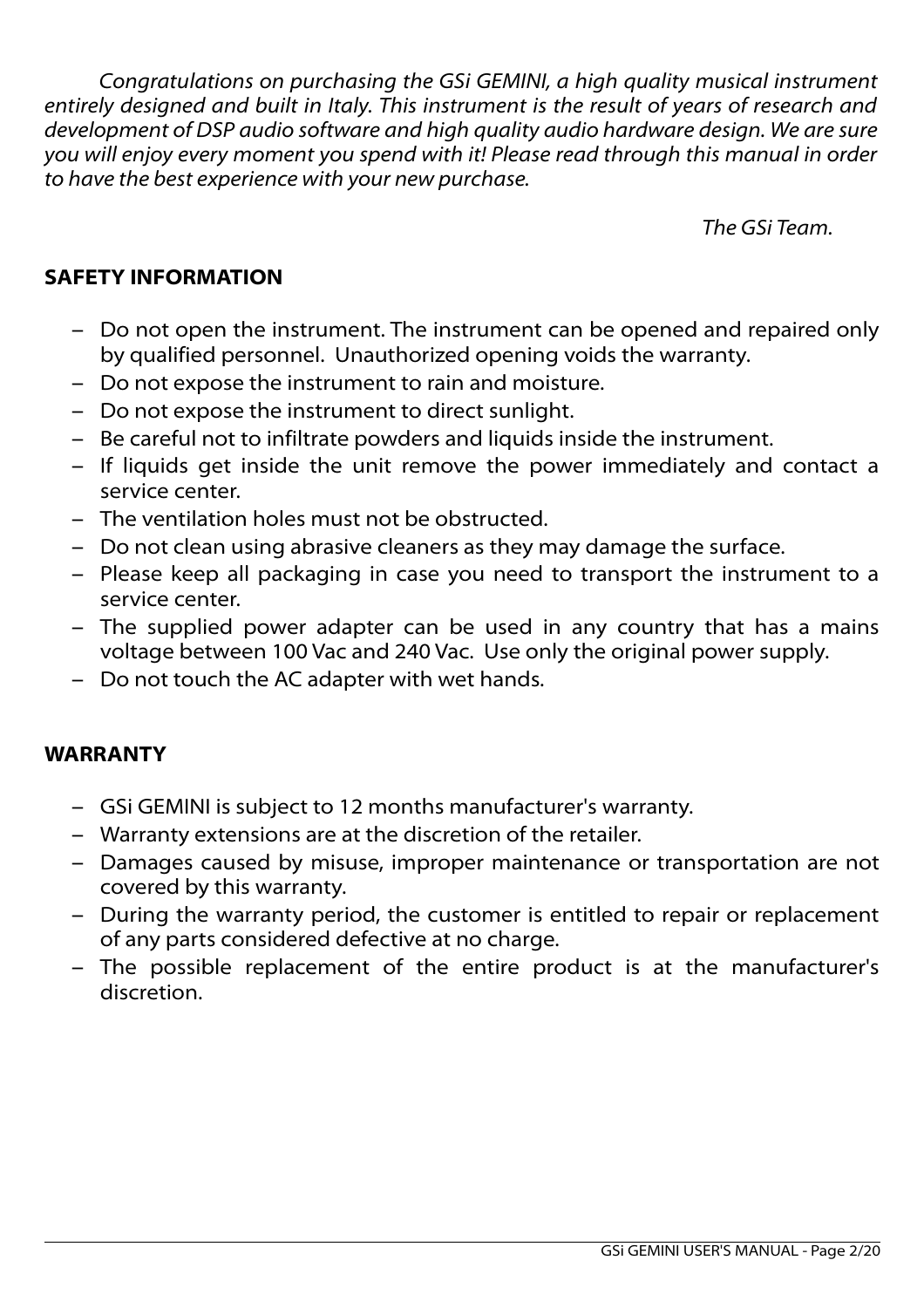## **THE BASIC FACTS**

#### *THE CHANGE*

GSi has been offering musical software since 2003. Our extensive experience in DSP programming has now been integrated into a new hardware product: Gemini.

#### *A NEW CONCEPT*

The GSi Gemini is a sound module dedicated to the keyboard player. It provides all the most used keyboard sounds in a form no other sound modules has ever done before. More than just sample playback: there are 15 different synthesis engines including physical modeling, virtual analog subtractive synthesis, virtual tonewheel organ and more. Everything is doubled thanks to the dual DSP, just like having two identical sound modules into one shell.

#### *OUTSTANDING QUALITY*

From software to hardware, everything in Gemini was conceived with the highest quality in mind. Sound synthesis with no compromises, audio hardware with no gimmicks. Gemini was developed by musicians for musicians. Our test lab is an extremely demanding sound stage.

## *TECHNOLOGY*

The GSi Gemini is built around the latest innovations in technology. Editing the module is easily achieved by connecting to it via Wi-Fi from any computer or mobile device, such as a smartphone or a tablet or using the editor compatible with Microsoft Windows, MacOS, iOS and Android. Please visit www.genuinesoundware.com.

Get the Editor App for your preferred platform:

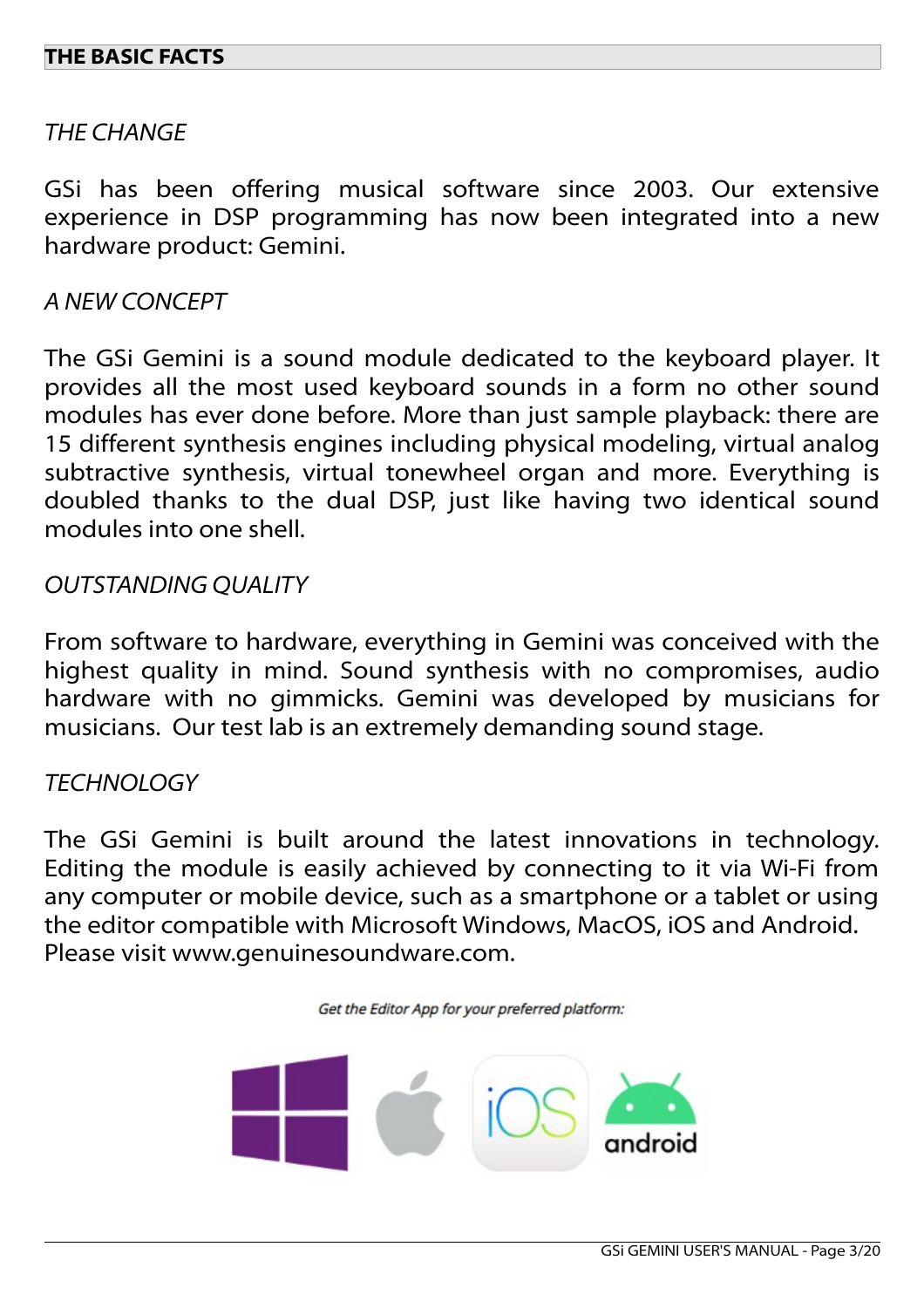## **Gemini Features:**

- 2 independent DSP Processors
- 15 Synthesis Engines
- 11 effect generators
- 128 Presets
- Custom MIDI map
- Balanced outputs
- Output level selection
- Headphone output
- 2 USB type A ports
- 2 MIDI IN ports
- 1 USB-MIDI port

# **15 Synthesis types:**

- 1. VB3-II virtual tonewheel organ
- 2. Combo Organ Type F
- 3. Combo Organ Type V
- 4. String Machine
- 5. Pipe Organ
- 6. Orchestra
- 7. Tines electric piano
- 8. Reed electric piano
- 9. Electric baby grand piano
- 10. Clavi electric piano
- 11. PM electric piano
- 12. MKS electric piano
- 13. Physical modeling trumpet
- 14. GVA-1 Virtual Analog synth
- 15. GSP-01 Adaptive Sample Player

## **11 Effect processors per each DSP:**

- 1. Wha-wha
- 2. Stereo Phaser
- 3. Stereo Chorus
- 4. Tremolo / Auto-panner / Ring modulator
- 5. Spring Reverb
- 6. Amp Simulator
- 7. Rotary effect simulator
- 8. Stereo Delay / Echo
- 9. Stereo Limiter
- 10. Digital reverb
- 11. Equalizer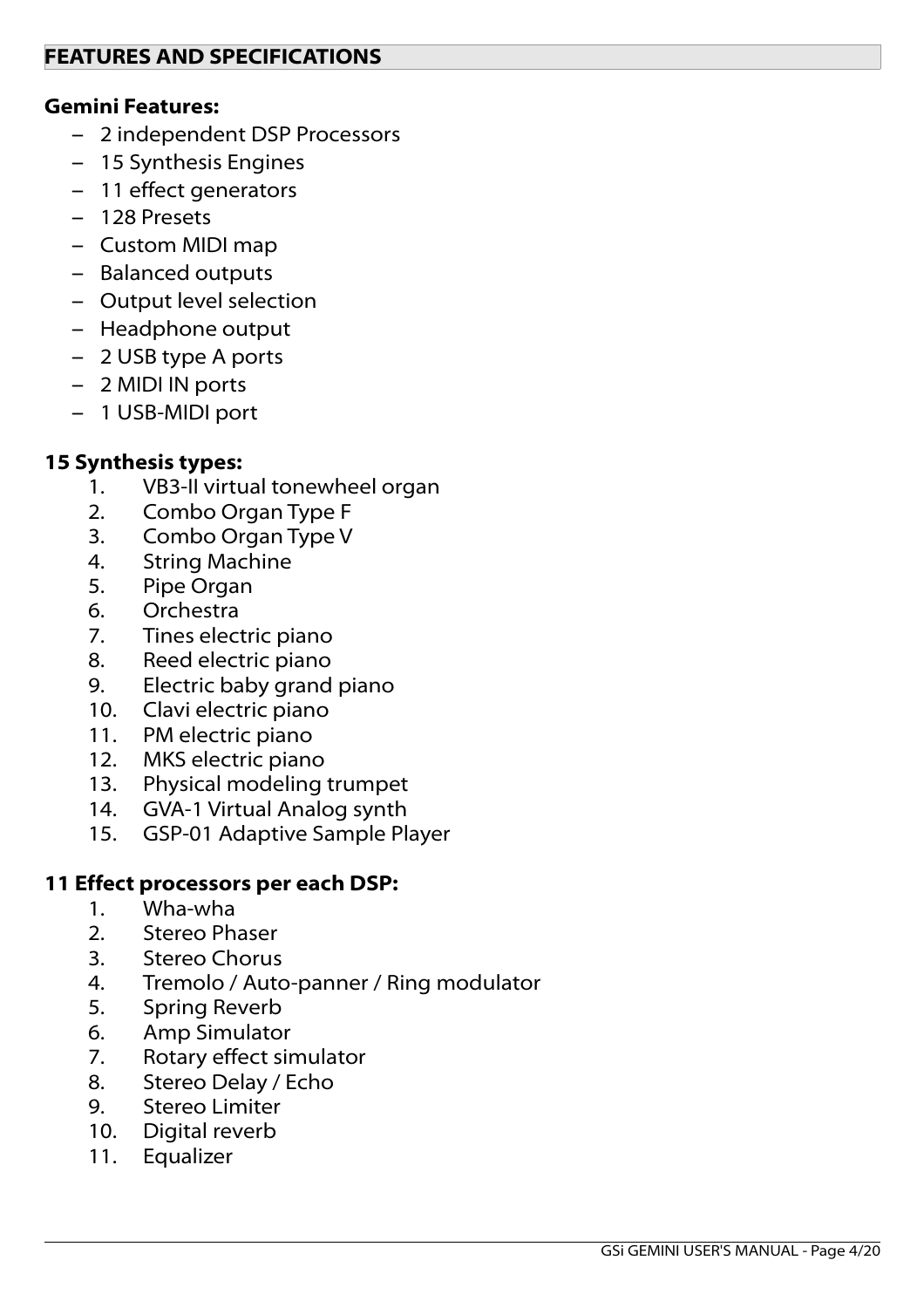## **FRONT PANEL CONTROLS**

GSi Gemini features a very basic and easy to use control panel which is only used to recall presets on each internal DSP. It consists on a 2x16 backlit LCD screen, two buttons with LEDs and a rotary encoder.



To recall a preset on DSP 1, make sure its LED is illuminated then turn the encoder to browse the preset list. At this point you'll notice that the LED starts flashing, this indicates that you're browsing presets but you still haven't confirmed which one you wish to recall. Once you have found the preset you like, press the corresponding DSP 1 button. If you wish to abort your research and stop the LED from flashing, press the other DSP button.

To recall a preset on DSP 2, make sure the DSP 2 LED is illuminated then turn the encoder to browse the preset list until the desired preset is reached, then press the DSP 2 button again to recall it. Use the other button to abort the selection.

A MIDI activity LED indicates the arrival of a note event whenever it matches one of the selected channels for either the DSP 1 or the DSP 2.

## **THE VOLUME KNOB**

The front panel of Gemini also features a Volume potentiometer. This will affect the left and right analog output found at the back of the unit as well as the headphone output located at the front of the unit. Use this knob to attenuate the output level if you need to do so.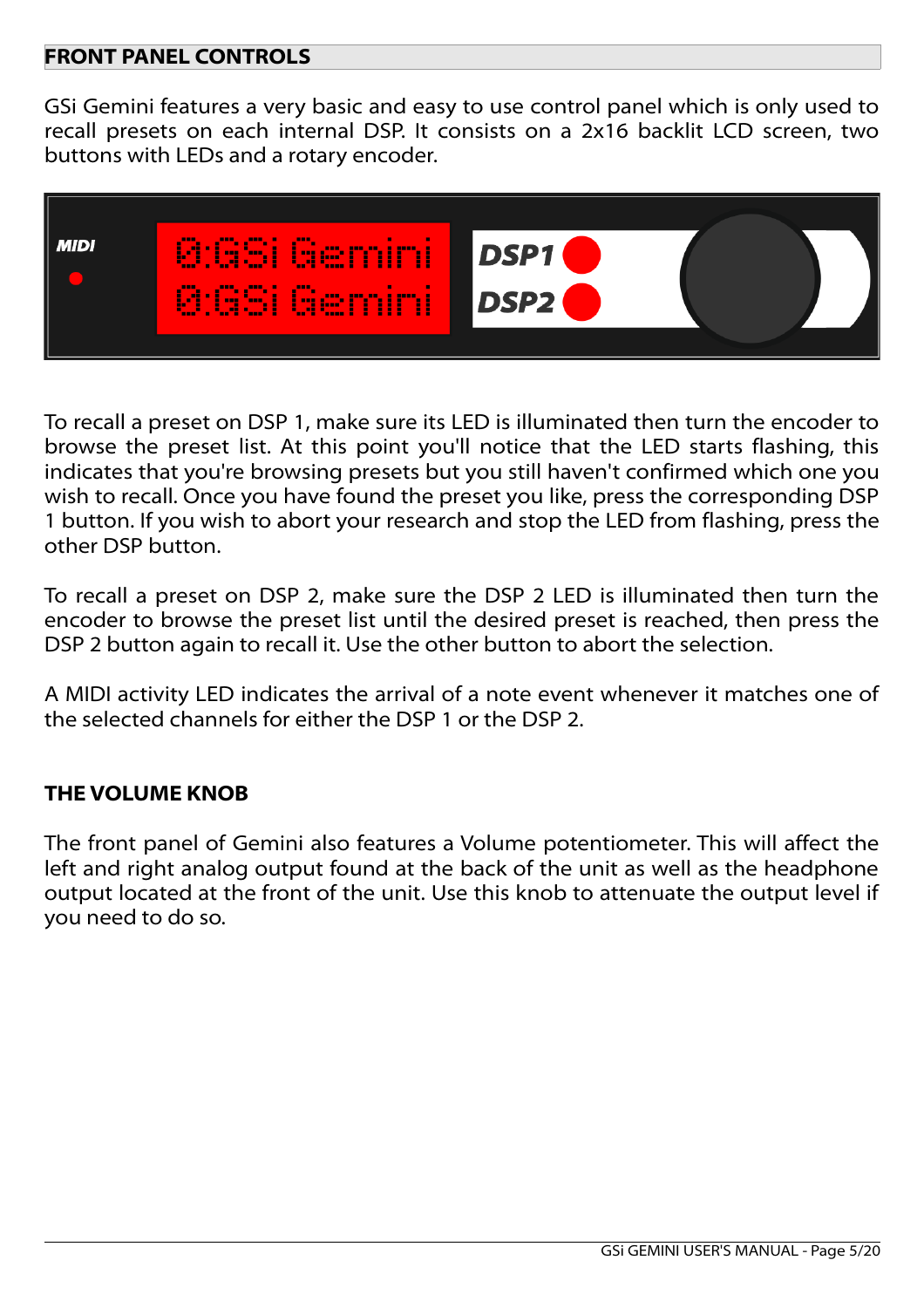## **THE 15 SYNTHESIS ENGINES EXPLAINED**

#### **VB3-II virtual tonewheel organ**



The VB3-II is the first of the 15 available synthesizers, it is the exact same software that powers the Crumar Mojo and presents the same parameter set. VB3-II is the result of 12 years of study, research, experimentation and development of the simulation of a vintage Hammond B3 organ. It is the evolution of the GSi VB3 1.4 which is still available as a plugin for digital audio workstations. In the last 5 or 6 years it has been considered the best simulation of a tonewheel

organ by some of the most acclaimed jazz and rock organists and organ techs. The Crumar Mojo has been a best-seller in the "Clone Organ" market during 2013 and 2014 and now the GSi Gemini offers you the possibility to take advantage of one of the best clone organs ever without compromises.

*NOTES ON THIS SYNTH ENGINE*: VB3-II responds on 3 MIDI Channels for Upper, Lower and Pedalboard. The channel set for the DSP in use corresponds to the Upper manual, the following 2 channels are assigned to lower and pedalboard respectively.

#### **Combo Organs**



The GSi Gemini features two simulations of very famous Italian transistor organs of the seventies, the VOX Continental and the Farfisa Compact DeLuxe. Each of these organs is simulated in every detail, reproducing the essence and the exact color of that gritty organ sound that was the cornerstone of rock bands like the Doors, the Pink Floyd and similar. The polyphony is full (all 61 notes at the same time) and all controls behave exactly like in the original

instrument.

#### **String Machine**



A simulation of a classic "string machine" is one of the 15 synth engines of the GSi Gemini. This particular instrument is not a reproduction of a specific existing model, rather it's inspired by some of the most famous string keyboards of the seventies, such as the ARP Solina, the Logan String Melody and the SIEL Orchestra. It offers 3 string registers plus one bass, features the classic attack-release envelope generator with break-point (which was mainly used to

mimic the presence of a natural reverberation without using an additional reverberator), vibrato and a classic chorus/flanger effect that gives that distinguishable shimmer to the sound.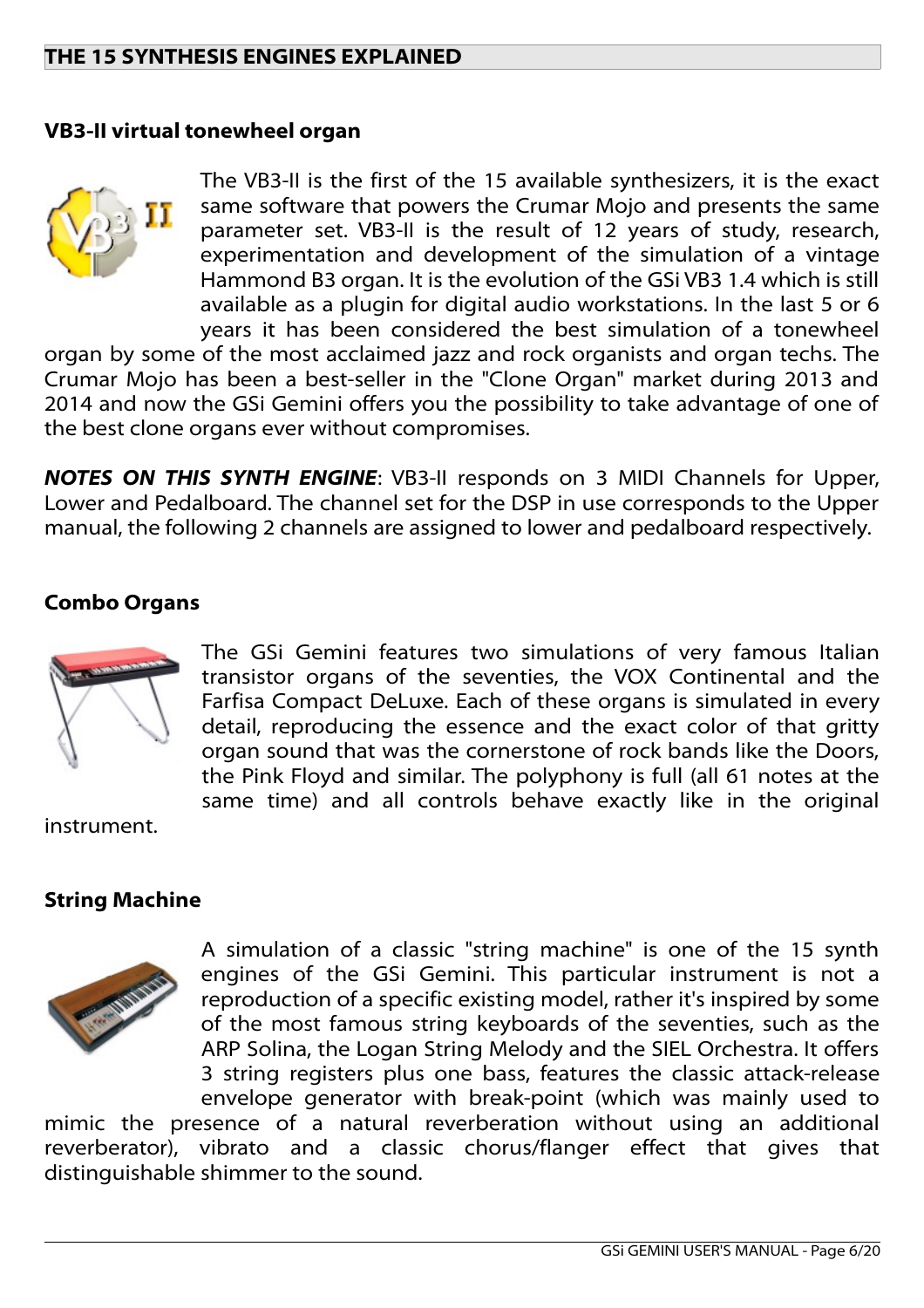## **Pipe Organ**



A pipe organ is not something you see every day, there are thousands of different pipe organs that differ by the number of stops, the number of manuals, the number and the type of pipes, their size, their position, etc. but we wanted to keep it simple and offer a pipe organ that would be easy to understand and inspiring to play, so we chose to offer a Baroque-style organ based on a single manual and 9 stops plus 3 couplers and the classic "tremulant" effect.

This synth engine works as an hybrid synthesizer, uses additive synthesis and physical modeling, there are no samples involved. The expression pedal responds naturally and varies the amount of air that passes through the pipes. There is a total of 776 virtual pipes.

## **Orchestra**



This is a sample-playback synthesizer based on a selection of high quality stereo samples with long loops, that helps reproducing the sound of a symphonic orchestra easily and quickly. It offers 9 sections including: bass brasses (tubas, trombones), cellos and contrabass, french horns, woodwinds (flutes, oboe, fagotto), treble brasses (trumpets and trombones), treble strings (violins, violas), choirs, glockenspiel and percussions (timpani and cymbals). Each

section can be programmed independently to have a given response to velocity, expression pedal, aftertouch, keyboard zone and velocity level. The "aftertouch lag" parameter lets you adjust the response to the aftertouch messages in order to obtain smooth dynamic transitions.

#### **Tines Electric Piano**



There's no keyboardist without a good Rhodes electric piano sound. And the GSi Gemini offers what can be considered the best fusion between sound fidelity and playability. This synth engine is based on more than 10 years of experience on the physical modeling simulation of a Rhodes electric piano, everything in the "body" of each single note from the attack transient to the very last decay is purely simulated. Some minor elements are added from selected

sampled sources, but the most important part of the sound is pure synthesis. Every element of the mechanical piano is virtually reconstructed in the Gemini, from the hammer, the hammer-tips, the tines, the tonebars, the pick-ups, the dampers, the output filter straight to the output jack, and they all behave exactly like in the real thing. Each of the 88 notes is simulated individually, and each note is a generator on its own, thus offering the full polyphony, no note stealing and a very natural and true to the original behavior. Plus, this new simulation features a very realistic sympathetic resonance that involves the whole "harp" that can vibrate and resonate every time a key is struck. It is really hard to tell the Gemini simulation from a real Rhodes piano, the level of realism and the number of details is very high.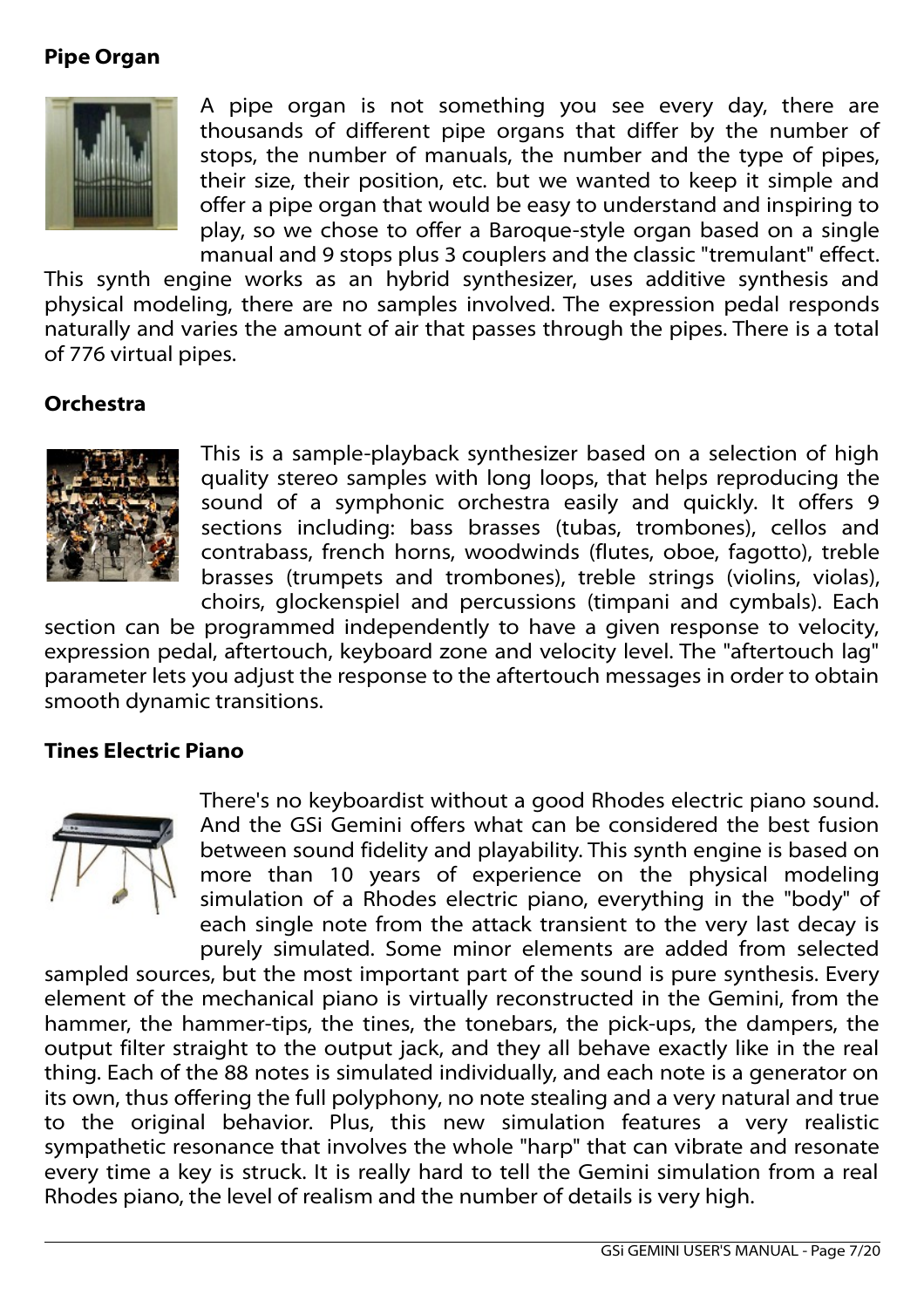## **Reed Electric Piano**



Similarly to the previous instrument, the simulation of a Wurlitzer 200A electric piano is totally based on physical modeling with only a minor addition of sampled material. Same technique as before, every part of the mechanical piano is virtually reproduced in order to obtain the maximum level of realism and playability, including the sympathetic resonance. This piano has 64 notes and all of them can play at the same time.

## **Electric Baby Grand Piano**



This is a simulation of a Yamaha CP-70, it offers full polyphony (73 notes) and is based partly on the physical modeling techniques with the use of sampled attack transients. While, in this case, realism is more of a compromise, playability is still a big plus. This instrument, being simulated, offers a wide dynamic range, sympathetic resonance, realistic noises and artifacts, and a rich frequency response.

#### **Clavi Electric Piano**



What's the funkiest keyboard ever? The Clavinet D6! And it's also one of the most sought-after vintage keyboards of the 2000's and probably one of the rarest to find on the used market. The GSi Gemini offers a simulation that will literally blow you away! This is pure physical modeling, no samples were used whatsoever and every single note is a generator on its own, just like the previous three instruments in this list. Every detail from the original stringed

keyboard instrument is simulated and the polyphony, once again, is full (60 notes). This electric piano has no sustain pedal, but still it behaves like any other electroacoustic instrument, has sympathetic resonances, can be slightly untuned when a key is over-stroke (uses MIDI aftertouch), reproduces the woollen yarn damper sound upon note release, and offers the exact same control set as a Clavinet D6: there are the four filters, the two pickup selectors and the damper lever. If you listen close enough, you'll also notice that the first 23 strings are round wound resulting in a fuller sound than the rest of the keyboard. No detail was left out in this simulation!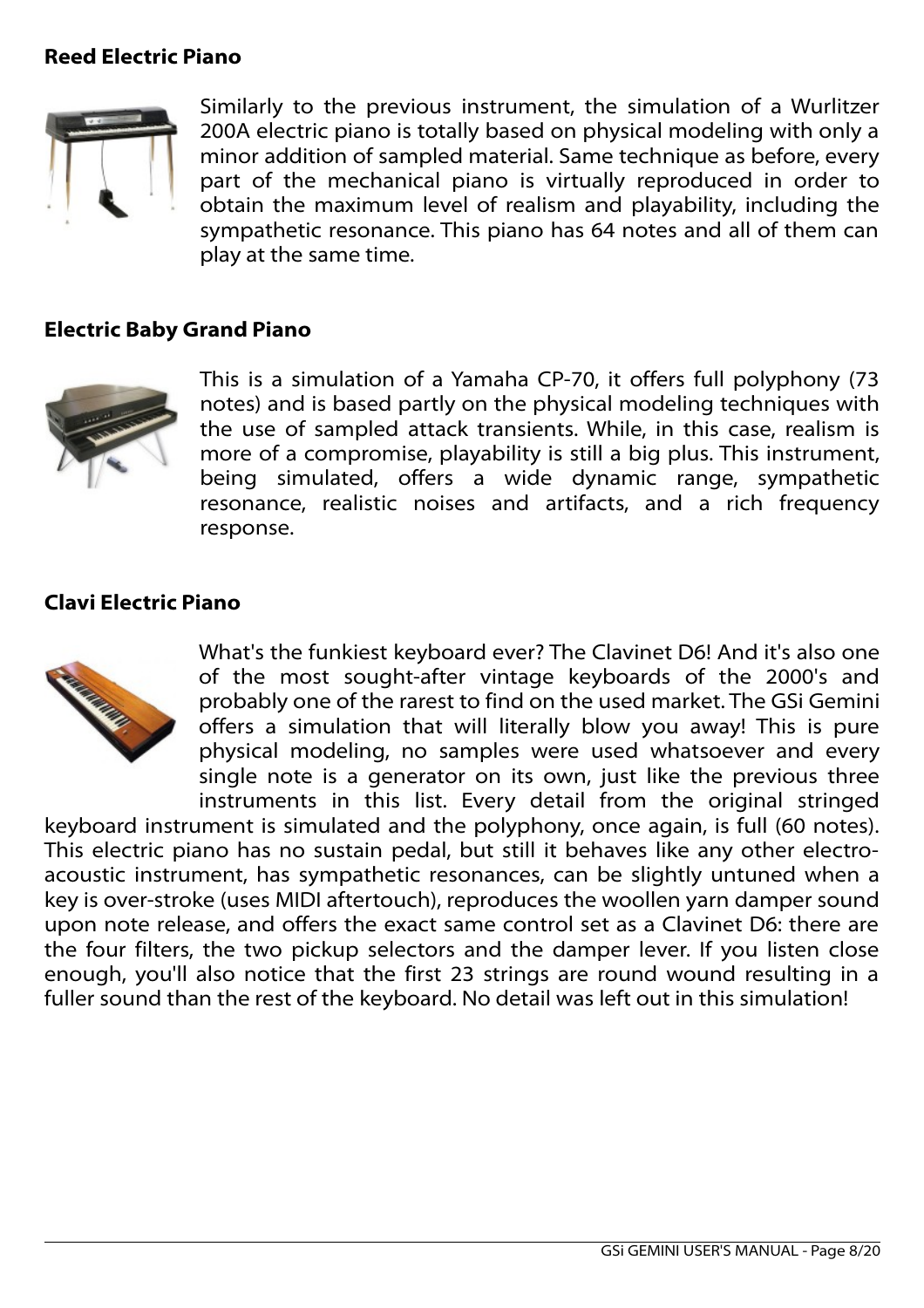## **PM Electric Piano**



One of the most used electric piano sounds during the eighties was the famous patch "E-PIANO 1" of the Yamaha DX7. The Gemini offers a reproduction of that very patch using the same "Phase Modulation" synthesis, thus the result is exactly the same as the original instrument, no compromise. This synthesizer has a 24-voice polyphony with our "Intelligent Note Stealing Algorithm" that steals only quieter notes and not those being still held, making the

polyphony limit not a problem. There are variations to the original patch that offer different flavors of the same synthesis.

#### **MKS Electric Piano**



Another very common early simulation of a Rhodes piano was the E. Piano patch of a Roland RD-1000, this was far from being a realistic simulation but soon became a very distinguishable sound with its own personality, especially when paired with the built-in BBD-based 2-voice stereo chorus that could turn a boring digital sound into magic for our ears. The Gemini reproduces that sound using a very similar technique based on the fusion of several synthesis methods,

resulting in a very dynamic response and a wide frequency range just like the original instrument. This EP sound is perfect for ballads and warm backgrounds.

## **Physical Modeling Trumpet**



GSi explored the world of the physical modeling of brass instruments back in 2006 with the introduction of "Miles'Tone", a virtual instrument capable of simulating a trumpet without using any samples. GSi Gemini now offers the evolution of Miles'Tone with an improved sound and with two more variations: trombone and tuba. This instrument is totally synthesized, and of course it is monophonic. It was conceived to be easily played with a keyboard

without having to use additional controllers, so it has a natural decay, can automatically add a natural vibrato effect and introduces some very realistic transitions between notes according to the intervals. But it also responds to the modulation wheel for manual vibrato, pitch wheel for extended pitch bending, and expression pedal for a wider dynamic control.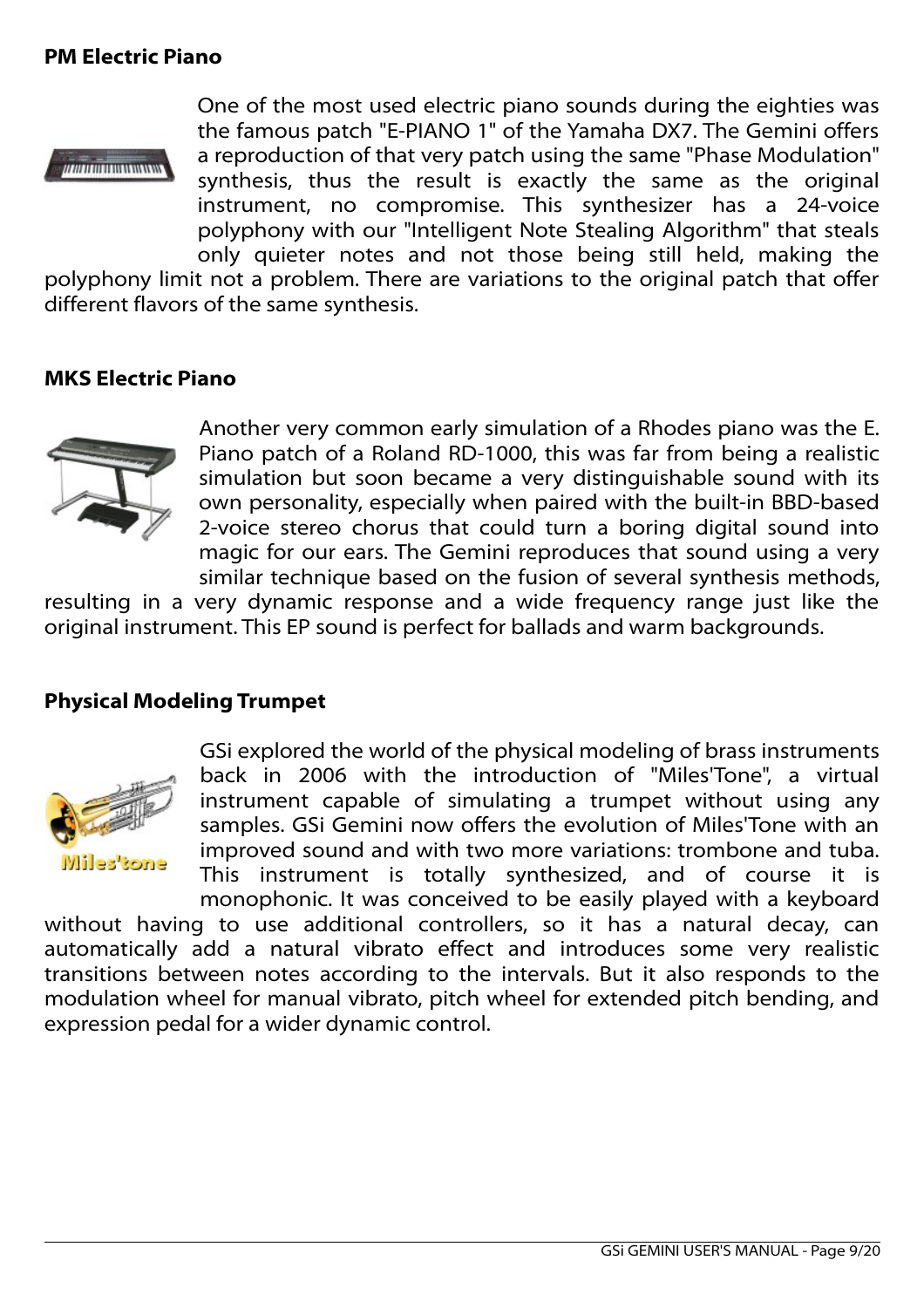# **GVA-1 Virtual Analog Synthesizer**



A virtual analog synthesizer could not miss from this large collection of high-quality real time synthesizers. The GVA-1 is a subtractive synth featuring two sync'able oscillators, two filters in series, feedback input, three envelopes, two LFOs and four modulation matrices. This is not a simulation of a specific existing synthesizer but we can easily say that it was inspired by two very famous synths of the early eighties, one is the Prophet 5 and the other one is the

PolySix. We tried to mix these two fantastic machines together and get the best out of both. In fact, the oscillators in GVA-1 feature three waveforms each, triangle, square and saw, with the ability to play them all at the same time; plus, OSC1 offers a sub-oscillator and can be synchronized to OSC2. The VCF1 is a self-resonant 24 dB/Oct low-pass filter with overdrive in the feedback chain capable of screaming if the resonance is cranked up, and it is preceded by a 12 dB/Oct multi-mode resonant filter that resembles the gentle filtering of an early Obie. Some of the key points of GVA-1 are: 1) pulse width is applied on all waveforms, not only square; 2) portamento is applied in all modes including poly mode, not only in mono; 3) there are three modes: mono (uses only 1 voice), poly (up to 24 voices) and unison (uses 8 out of 24 available voices); when in mono or unison mode it uses the last-priority criteria. Another important feature of GVA-1 is the parameter "Analog Feel" that introduces an adjustable oscillator and filter pitch drifting just like an analog synth, resulting in a warmer sound and a pleasant intonation. The GVA-1 is perfect for any kind of analog sound ranging from the fat brass sounds to the cutting sync leads to the warm pad textures.

## **GSP-01 Sample Player**



This is what we call "Adaptive Sample Player", it is a kind of "ROMpler" that doesn't limit itself to playing back samples in a cold and static manner. The GSP-01 can change its internal structure according to the kind of sample-set that is loaded, adding or eliminating some of its features accordingly. For example, there's a special "Physical Modeling Piano Harp Resonance Simulator" that is only activated when a piano sound is loaded and adds some surprising vitality to

sampled piano sounds. GSP-01 also adapts itself to various sound styles by activating or deactivating the internal LFO, Pitch Bender, Expression pedal, or sustain repedaling features. The total polyphony is automatically pre-calculated according to the type of sound and is based on our Intelligent Note Stealing Algorithm. GSP-01 can only load custom GSi samplesets, and comes with a selection of multisamples covering a wide range of sounds, some of which are sampled from our own vintage synth collection. The sample library is expandable with future GSi releases that can be easily imported into the Gemini.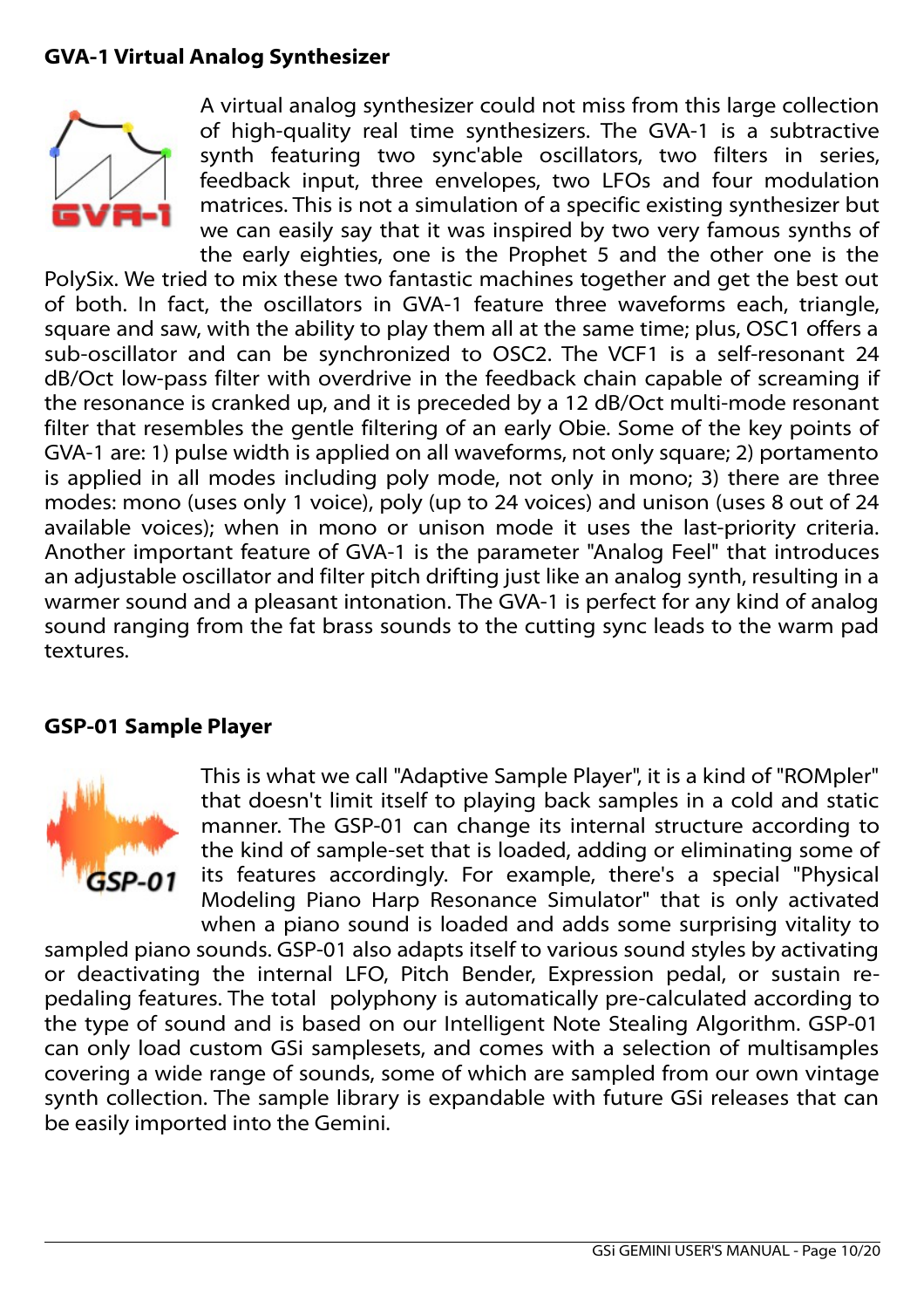## **THE 11 EFFECT PROCESSORS EXPLAINED**

#### **Wha-wha**

This is a very important effect if you're after that funky rhythmic kind of keyboard comping. This effect is modeled after the famous JH CryBaby and sounds great with Clavinet, electric pianos, even the VB3-II organ, or any other kind of sound that is rich of overtones. It can work in different ways: auto-LFO (mimics the up/down movement of a pedal), dynamic (detects level peaks) and pedal (responds to MIDI  $CC#4$ ).

#### **Stereo Phaser**

There are so many lovely phase shifters out there that it's hard to pick just one to imitate, so why not doing one that could sound like them all? This stereo phaser can have 2, 4, 6 or 8 stages, can be monaural or stereo (two individual phasers slightly shifted), and offers parameters such as LFO offset as well as feedback amount. Sounds great on the electric piano sounds and with the String Machine synth.

## **Stereo Chorus**

We've been listening to a selection of chorus effects for keyboards and guitars, ranging from the early analog BBD choruses up to the modern digital ones, but one that works really great on a vast variety of sounds is the two-voice BBD-based stereo chorus that Roland included in the RD-1000 and in many other of their instruments of the eighties. This is a simulation of that very chorus and sounds really great with the MKS electric piano as well as with all other EP sounds and synth sounds, especially pads and strings.

## **Tremolo / Auto-panner / Ring modulator**

The Gemini offers electric pianos and organs, so how could we miss such an important effect in the chain? It is a must in mono mode when combined with the Reed EP, sounds great in square stereo with the Tines EP, and is very useful if you're after that Jon Lord organ sound smashed by the Ring Modulator.

#### **Spring Reverb**

It's not a case if this effect is put in this position of the chain, just before the amp simulators and after the modulation effects. This is the exact same code as GSi Type4, which is an exact digital reproduction of the Type 4 spring reverb tank by Accutronics, a Company founded by Hammond organ inventor Laurens Hammond, and a kind of reverberator that is mostly used in guitar amplifiers. Turn it on if you want that boingy reverb effect on EP or Organ sounds.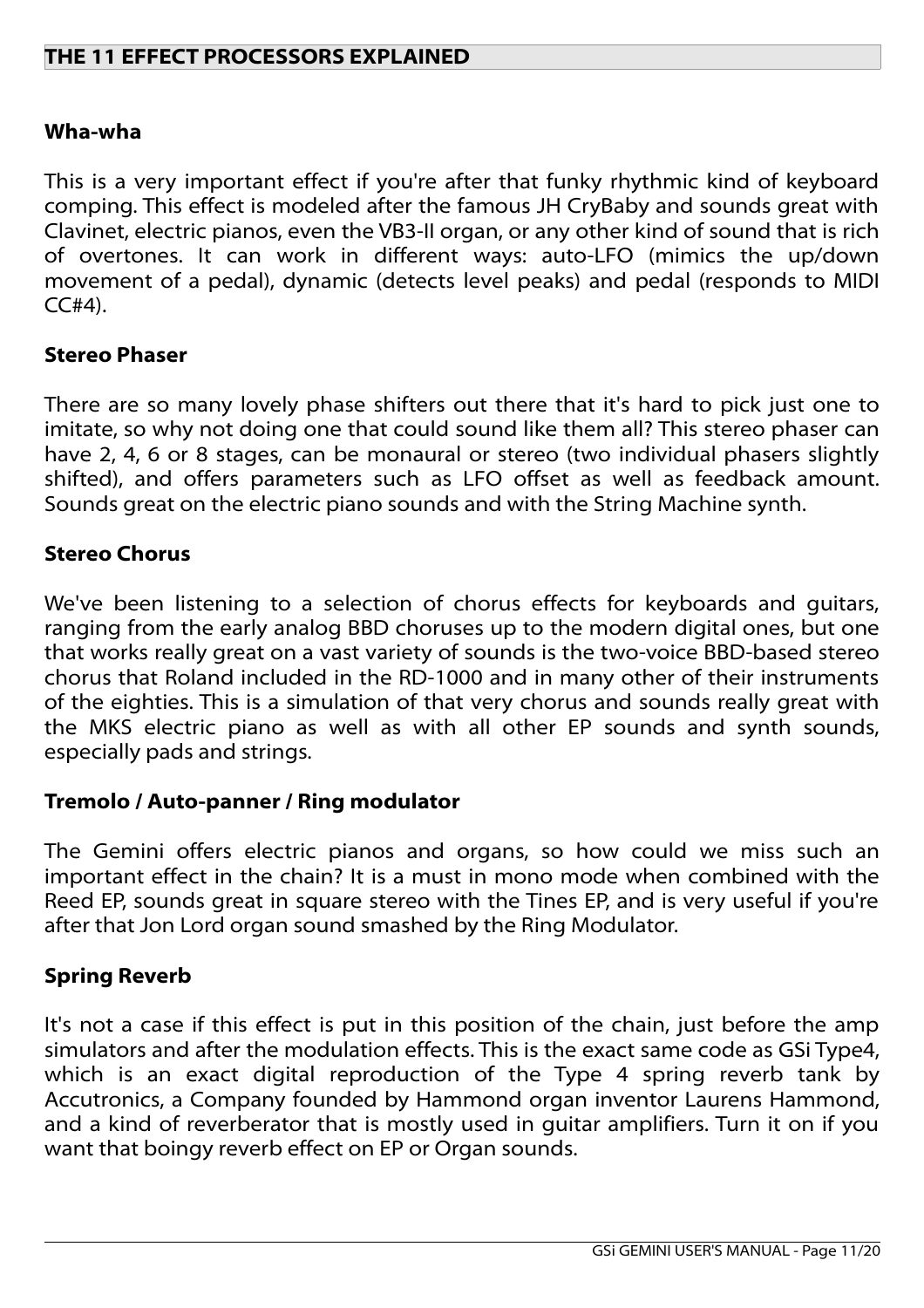# **Amp Simulator**

And here comes the boutique amp collection. This processor simulates five among the most used guitar and bass amps of all times: the Fender Twin, the Marshall JCM-800, the Vox AC30, the Roland Jazz Chorus and the Fender BassMan. Each amp features a 3-way equalizer and an adjustable overdrive.

# **Rotary Effect Simulator**

There's no VB3-II without a great rotary effect. This is the exact same rotary effect featured in the Crumar Mojo, offering the same control set and the same sound. Now imagine this: combined with the other 10 effects, that can be turned on all at the same time, the Gemini goes way beyond what a dedicated clonewheel organ can do.

# **Stereo Delay / Echo**

After all these effects a bit of ambience is a necessity. This delay generator can work as a digital delay or as an analog echo machine, it offers a resonant low-pass filter and an overdrive in the feedback chain, can self-oscillate and can repeat infinitely; the "spread" parameter adjusts the distance between the left and the right channel, making it possible to simulate a stereo 2-tap echo as well as a ping-pong delay.

## **Stereo Limiter**

And if the signal level goes crazy, a stereo limiter at this point of the chain comes in handy. This is nothing more and nothing less than... a stereo limiter! There's the threshold, the attack and release times, just like in any other limiter. And it really works.

# **Digital Reverb**

We should call it "the supah dupah holy grail digital reverberator of all times" and charge a huge amount if we were selling this effect alone. But we call it simply "digital reverb" because we want you to use it for bringing light and air to your sound, but it's actually a great reverb effect. It sounds soft, smooth and deep, precise and alive, airy and so much realistic that when you hear it you won't even notice it is there! The best job a reverberator can do is to stay transparent and let the listener not notice that an artificial reverberation has been added to the sound. Well, unless it is used creatively.

# **Equalizer**

This section contains a very simple equalizer that splits the frequency spectrum in two parts: the "mid. Freq" parameter adjusts the crossover point, and with the three levels you can adjust the response curve. It is easy and efficient, can be totally bypassed if necessary, and the last parameter (even though shown first in the list) is the overall output level.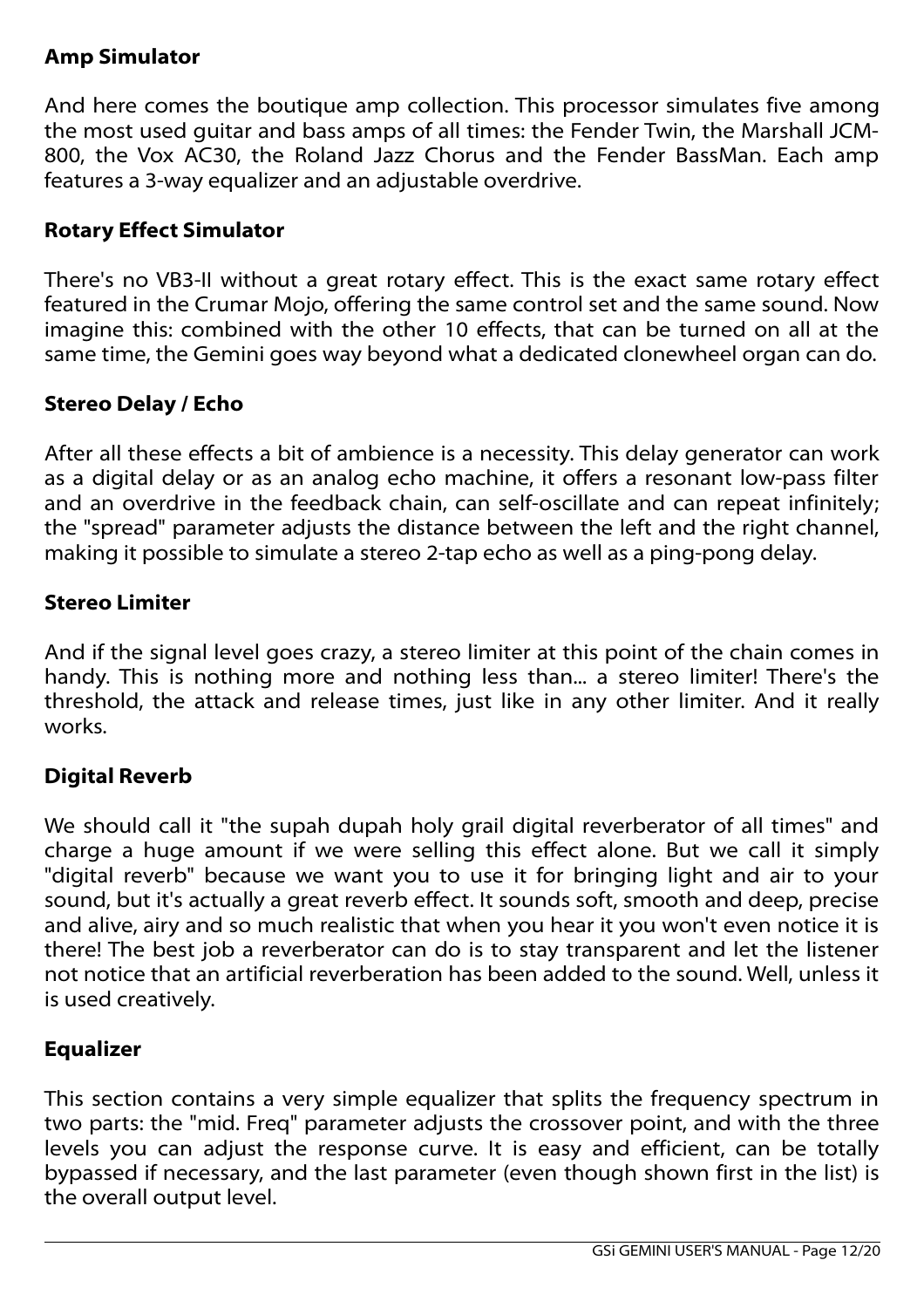## **THE EDITOR EXPLAINED**

The GSi Gemini offers two different methods of accessing the editor. You can download it in the form of external software compatible with Microsoft Windows, MacOS, iOS and Android and have your device connected to your Gemini using a standard USB cable (Plug type A must be connected to your device, plug type B must be connected to the USB B port of your Gemini).

Another way is using the WI-FI USB module for accessing an editor that is built inside the Gemini unit itself in the form of a web-app.

## **METHOD 1: USB connection and external editor software**

Use a USB A-B cable to connect your Gemini to your computer, tablet, mobile phone. Plug the USB B (the squared one) on the back of your Gemini in this port:



Connect the other side of the cable to a free port of your computer; if your computer, tablet of mobile phone doesn't have a USB type A port, you may need an adapter. Please be sure to always use official adapters supported by the manufacturer of your device.

Download the editor for your operating system: once installed, follow the instructions in order to succesfully connect the editor to your Gemini.

## **METHOD 2: WI-FI connection to the web-app**

Any modern mobile device (tablets and smartphones) or any modern computer (desktop or laptop) can be used to access the Editor web-app. The execution speed of the Editor depends on the CPU power of your device. The first thing you have to do is connect the WI-FI module to a free USB port of your Gemini before powering on the instrument. When the Gemini is on, use your device's network options to start scanning for existing Wi-Fi networks. The Gemini should cast an SSID that starts with "Gemini-xxxxxxxx" where the "x" are replaced by an hexadecimal serial number that is unique per each unit. Complete the connection using the following password: 00000000 (eight times zero). The password can be changed later from the "Wi-Fi Settings" page of the Editor app and can be restored to its default value at any time by pushing the RESET button found at the back of the unit. This is what we call the "direct connection".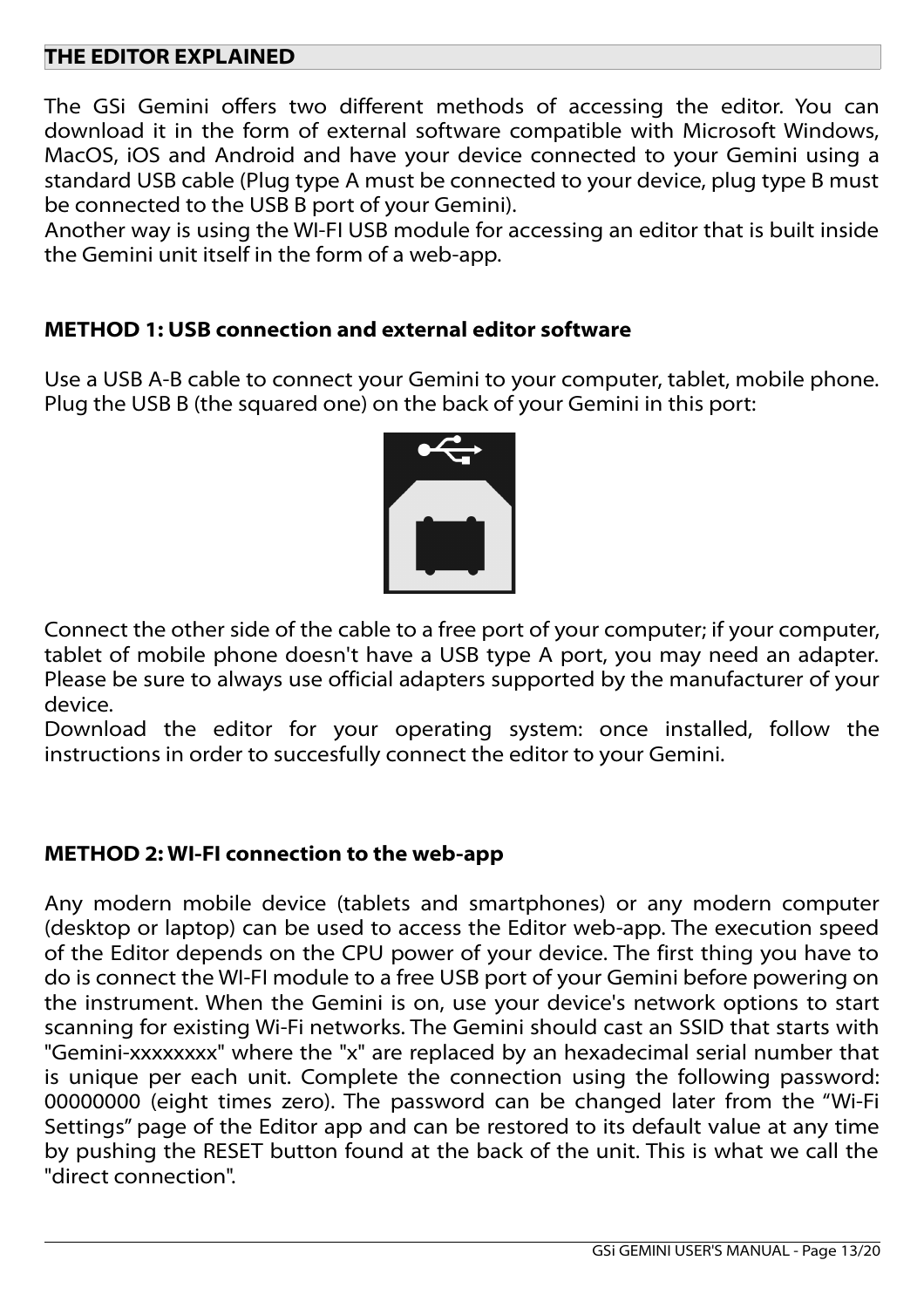Once connected, open your favorite browser (Chrome, Safari, Firefox, Edge, etc.) and type the URL "Gemini/" (the final slash is important, some browsers might not recognize this as a URL) or type the IP number 192.168.1.1 The Editor home page should load into your browser like a normal web site. This can be viewed either in portrait or landscape mode, the page should redraw itself accordingly.

| $\cup$ Gemini Direct Connection                     |                                                                   |
|-----------------------------------------------------|-------------------------------------------------------------------|
|                                                     | Password:<br><b>SET</b><br>00000000<br>Must be 8 characters long. |
| Connect to Wi-Fi A.P.                               |                                                                   |
|                                                     | Scan Wi-Fi Network                                                |
|                                                     | Connect to SSID (MAC):                                            |
|                                                     | GSiHome<br>30:B5:C2:67:5F:E6                                      |
|                                                     | Password:                                                         |
|                                                     | Static IP:                                                        |
|                                                     | 192.168.0.75                                                      |
|                                                     | Save & Apply                                                      |
| Gemini informations:                                |                                                                   |
| Unique ID: d54e14a9<br>MAC Addr.: 00:13:ef:70:15:08 |                                                                   |

As you can see in this image, once you're connected to the Editor Web-App with the "direct connection", you can click the "Wi-Fi Settings" button in the home page and configure the WI-FI connection. This is used in case you need to change the password (recommended!) or you would like your Gemini to be part of your existing WI-FI infrastructure, allowing it to be accessed from within your Local Area Network. If you prefer this method, first click the button Scan Wi-Fi Network to identify the SSID of your existing network. This will take a few seconds. A pop-up window will show all wireless networks and their respective signal strength in percentage. Make sure you select the correct network. The next step is to provide the access password, if required by the network. One last step deserves particular attention: you must provide a fixed LAN IP number. An IP number must be unique in the network and should be outside the range of a DHCP service. Double check you're providing the correct IP, if you're unsure, please contact your network administrator. If either the provided password or the IP is wrong, the Gemini won't be able to connect to your network and you can't have any feedback, so please wait up to 2 minutes after the configuration has been confirmed, and if you can't find your Gemini within your network (responding at the IP you've provided), reset the configuration by pushing the "Wi-Fi Reset" button found at the back of the unit and retry the configuration.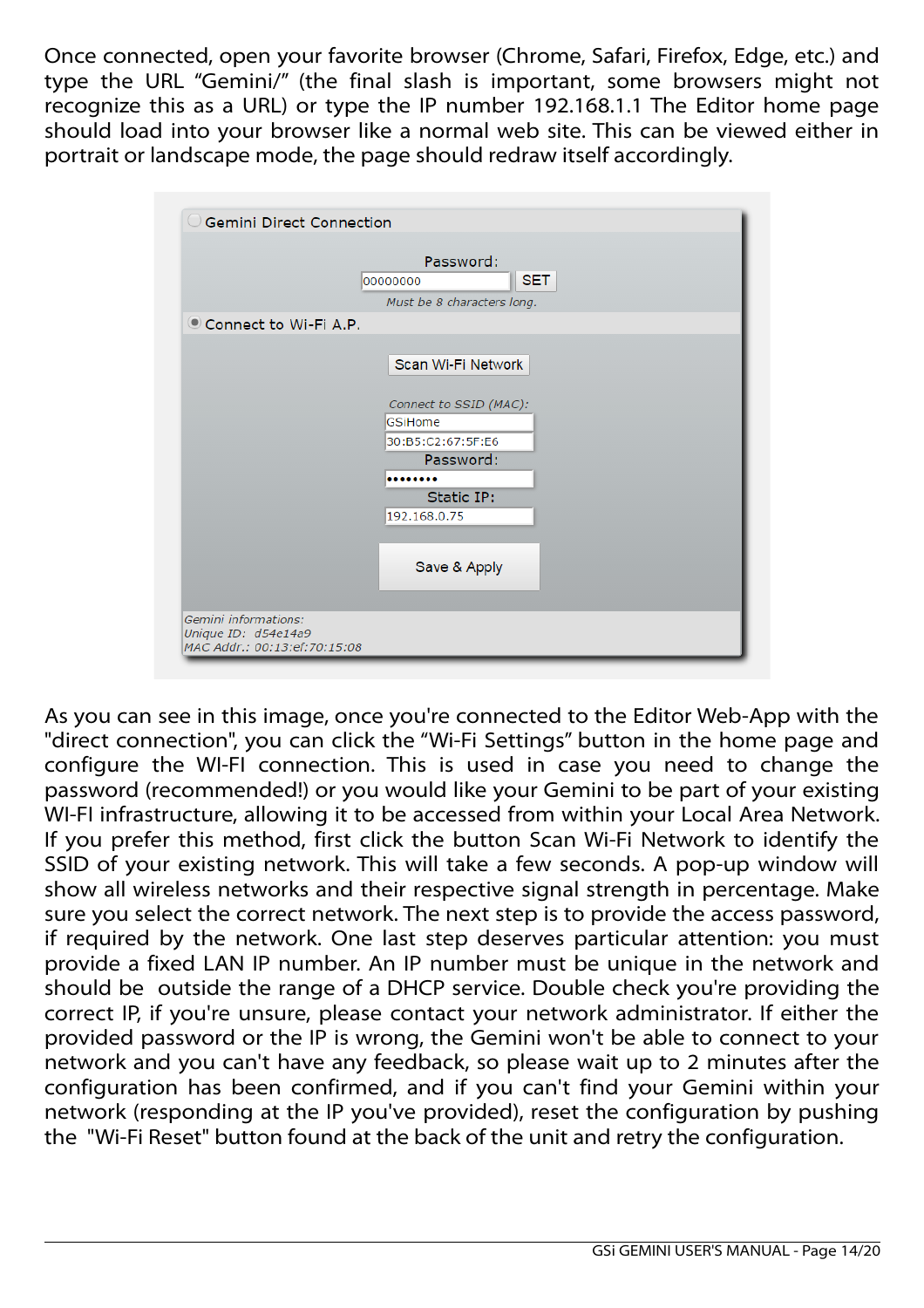## A few notes:

- 1. Pushing the Reset button will restart the system. Please allow up to 10 seconds before the system is up again.
- 2. Every time the Gemini is powered on, it will restore the network configuration. With method n. 2 it might take up to 2 minutes before you can reach the Gemini within your network.

A very important thing: It is strongly advised to avoid any special characters when deciding the name of your wireless network and its password. If you don't want troubles, just use letters and numbers, avoid spaces, punctuation and any other symbol. Remember that the password is case-sensitive.

# **Notes about the Wi-Fi Password:**

The default password for connecting to the Gemini is "00000000", it can be changed to any word of a max. length of 8 characters. It's preferable to use only letters and numbers and avoid special characters. Setting a custom password prevents others to connect to the Gemini while we are performing on the stage. However, the Wi-Fi radio in the Gemini is powered enough to serve a connection in a range of max. 5 – 10 meters (30 feet) - even though this distance may vary according to possible interferences - and accepts only one connection at a time, so there's no risk that two people are commanding the Gemini at the same time.

# **USING THE EDITOR**

# THE HOME PAGE

Here is where you can switch between the two DSP units by simply clicking / tapping on their icons. Switching is also available in title bar which is visible in all pages, so it's not necessary to get back to the home page every time switching to the other DSP is necessary. The Home page also shows some global options and functions.

## MIDI CHANNELS

Each DSP responds to one MIDI Channel. By Default, channels are set to 1 for DSP 1 and 4 for DSP 2. Why not ch. 2 for the DSP 2? Because of the VB3-II organ: since it can respond to 3 distinct MIDI channels for upper, lower and pedalboard, if DSP 1 is set to ch. 1 and VB3-II is in use, channels 2 and 3 will respond respectively for its lower and pedalboard. Similarly, if VB3-II is loaded on DSP 2 while this is set to respond on ch. 4, channels 5 and 6 will respond respectively for its lower and pedalboard. If both DSPs are set to the same channel, they will play together.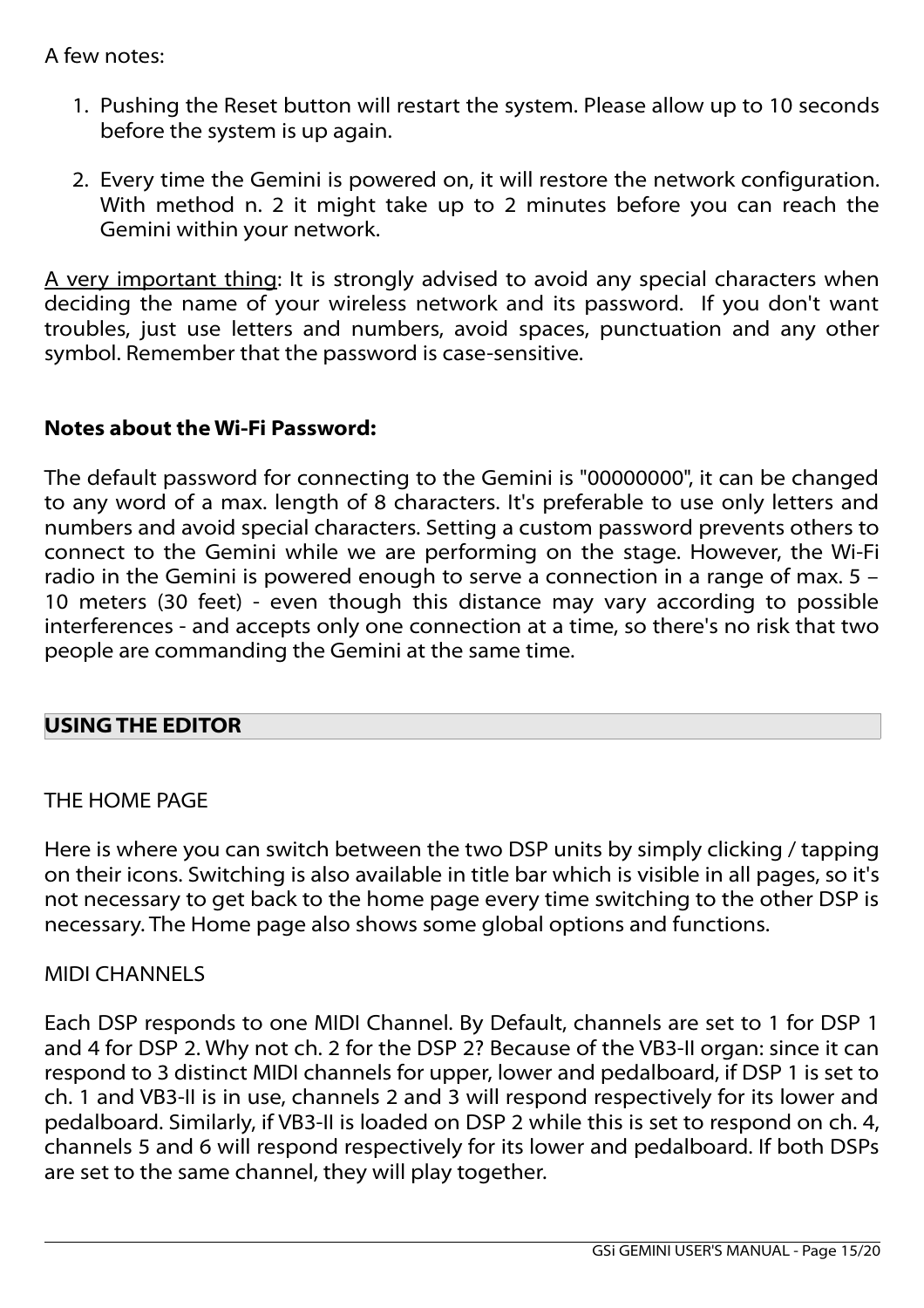#### PRESET VOLUME

This option lets you choose whether to recall the parameter "Volume" (found at the top of the effect page) when you switch to a new preset. When this option is set to "Load" (default setting), the Volume parameter is restored as a normal parameter; when this is set to "Ignore", the Volume parameter remains untouched when a new preset is recalled.

#### GLOBAL TUNING

This acts on all 15 synthesis engines and accept a range from A=430 Hz to A=450 Hz, with 440 Hz being the default value. Every time this setting is changed, a reboot is required in order for the new change to take effect.

## VIEW MIDI CC MAP

This will open the MIDI CC Map page. See the paragraph "MIDI MAP" later in this manual.

## FILES: EXPORT AND IMPORT PRESETS

The 128 presets are stored in a binary file that can be exported from or imported into the Gemini. To import a preset bank, make sure the file is on the root of a USB memory stick, connect it to the USB port of the Gemini and click IMPORT PRESETS. Similarly, if you want to export the current preset bank, insert the USB dongle into the USB port of the Gemini and click EXPORT PRESETS, this will copy the file into the root. If the file is already present, it will be overwritten.

## THE PRESET LIST

This page shows the list of the 128 presets. Remember that whatever you save in a preset can be recalled independently on DSP 1 or DSP 2. When clicking/tapping on a preset name, this is recalled on the selected DSP (keep an eye at the top right corner of the title bar).

To save a preset, reach the top of this page, pick a preset from the list, give it a name, write down a brief description for it and click STORE. If you are making small changes to the current preset and want to quickly store them, just get back to this page and click STORE. Since the current preset is already selected in the drop-down list, you don't have to make the selection all the times.

In this page you also have options to import or export a single preset. Remember to select the preset number from the drop-down list before importing a new preset.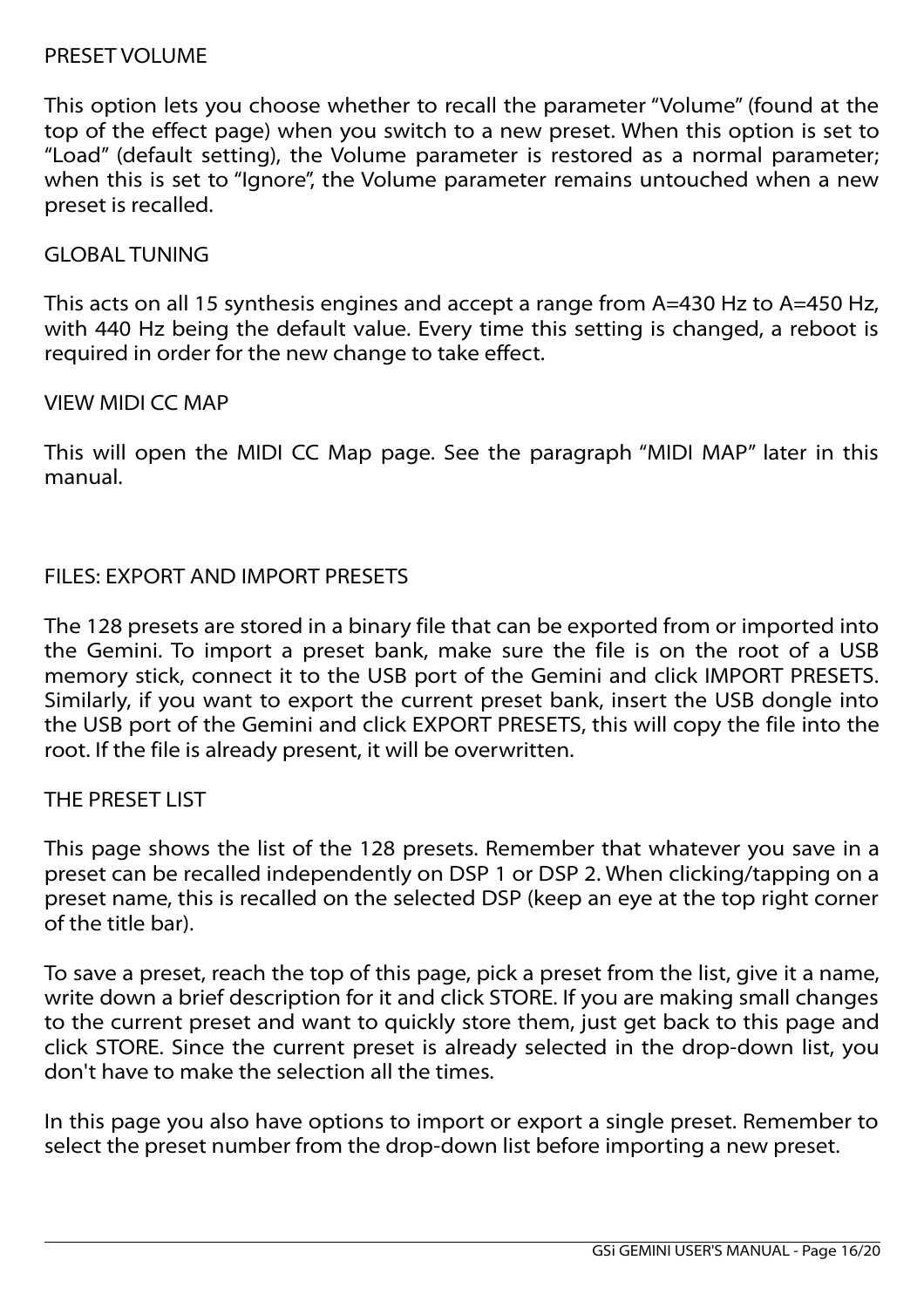## THE SOUND LIST

This is where you select one of the 15 synthesis engines. Please note that the engine is automatically selected when a preset is recalled according to what the preset was saved with.

The first 13 engines are simple selection buttons. An exception is done for the last two:

- GVA-1 Virtual Analog Synth: when clicking this engine, a drop down list opens with a selection of factory sub-presets. You can use one of these as a starting point for your own sound that you can later modify in the EDIT ENGINE page.
- GSP-01 Sample Player: similarly, when clicking this engine, a drop down list opens with a selection of factory sample-sets.

## EDIT ENGINE

This page shows all parameters related to the selected synth engine. Each engine has its own parameter set. Every time you scroll a fader left or right, you can read the current value on top of it.

## EDIT EFFECTS

Effects are organized in colored boxes. This page is very similar to the previous, except that here you can turn on or off the effects you desire and set their parameters. All effects can be turned on at the same time, and remember that each DSP has its own group of all 11 effects. The sound path is serial, from the synth engine through all effects and straight to the output jacks.

#### MIDI MAP

The MIDI Map page can be reached from the button in the home page or by clicking/tapping on the MIDI CC assigned to whatever parameter. It is possible to assign any of the 127 CC numbers to any parameter, and more than one parameter can be assigned to the same CC, if necessary, but this means that when that specific CC number is received, all parameters assigned to it will change accordingly. A CC is processed only if is sent to the MIDI Channel assigned to the desired DSP. Example: if DSP 1 is set on channel 1 and CC 7 is assigned to the EQ/Volume parameter, it is necessary to send MIDI CC #7 on Channel 1 in order to control the volume. If this CC is sent on another channel, it won't take any effect.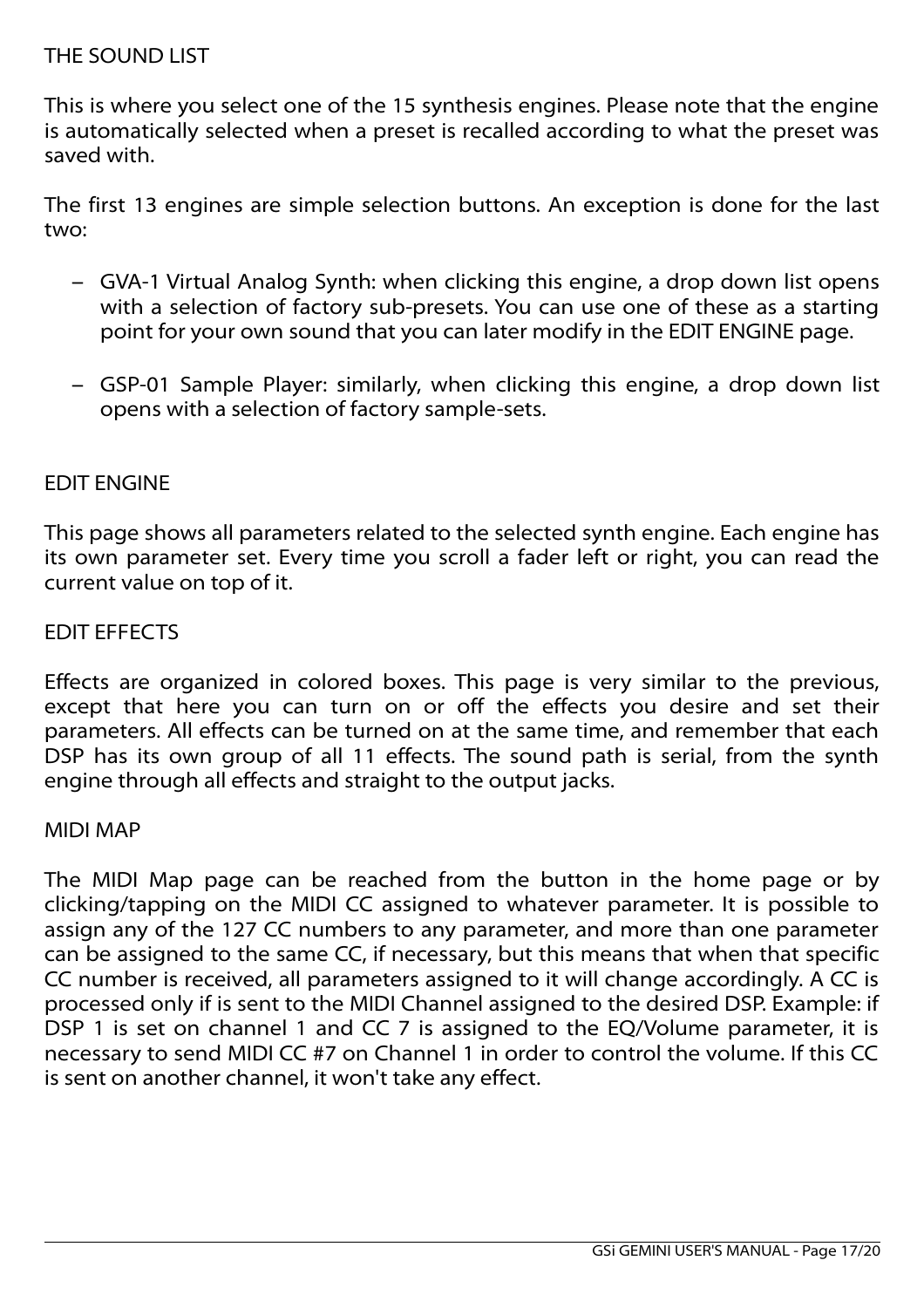## **THE USB PORTS**

The GSi Gemini includes two Type-A "host" USB 2.0 ports, one in the back and one in the front panel This is used for importing/exporting the preset bank or the single preset files, for updating the software in case a new release is available, for importing extra samples when these are available and for connecting the WI-FI module.

Another interesting use for this port is to connect a "Class-compliant USB-MIDI device", i.e. one of the many MIDI devices that don't need special drivers when they are connected to a computer. The Gemini will recognize USB-MIDI devices and will use them along with any other MIDI equipment connected to either one or both the classic MIDI inputs located on the rear panel. This way you can connect up to 3 MIDI devices to the Gemini, for example two keyboards and a control surface.

#### **Please avoid connecting unsupported devices to this port. Beware: this port can provide up to 300 mA of current. Don't use this port to charge your mobile device.**

An additional Type-B USB 2.0 port is present at the back side of the Gemini that provides Class-compliant USB-MIDI IN/OUT connection to your computer. Use this port to connect the Gemini to your computer software. No drivers are needed for both Windows, OS X and Linux.

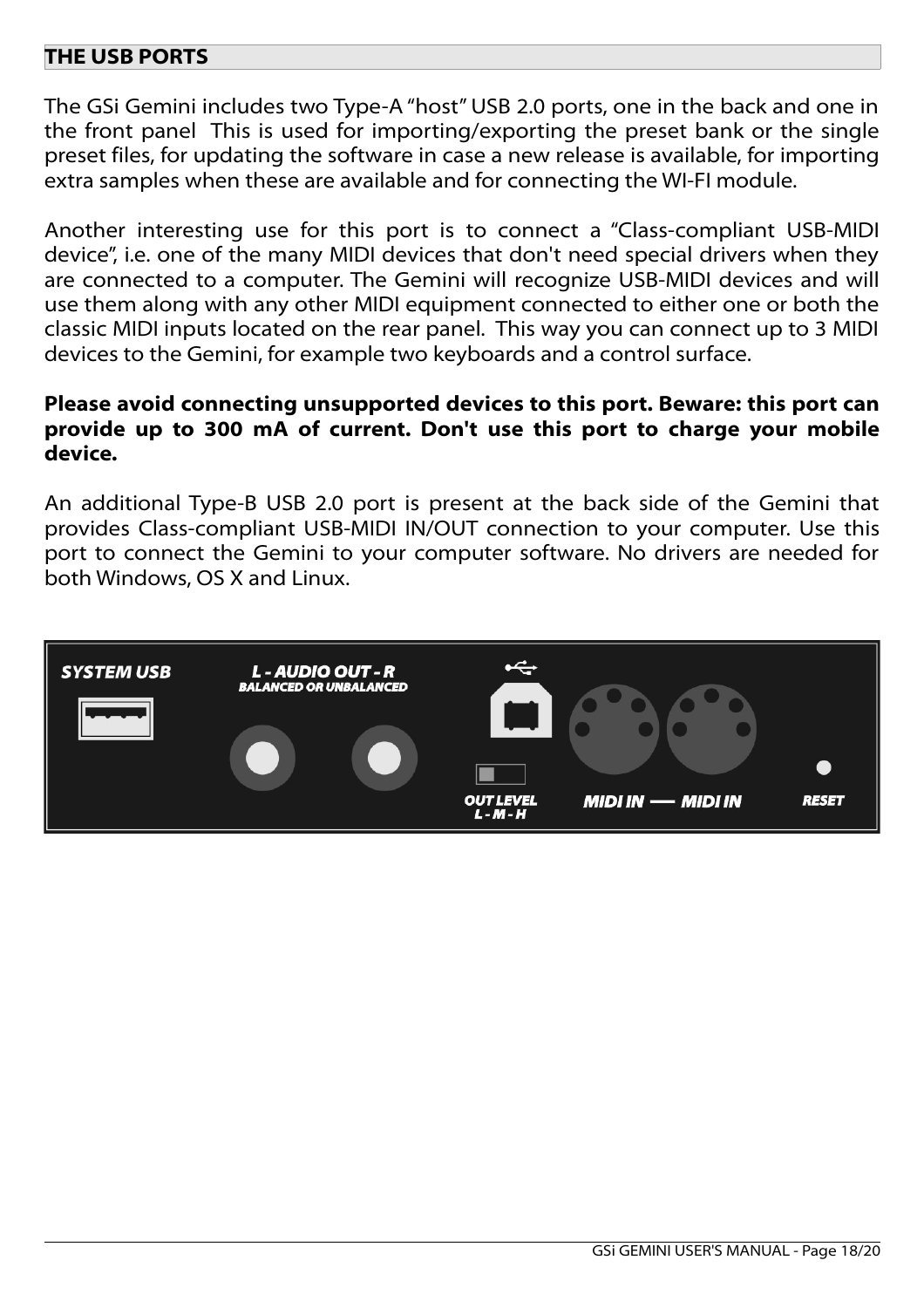## **THE ANALOG LINE OUTPUTS**

The GSi Gemini features a pair of balanced TRS jack outputs that also support unbalanced connections. Connect your amplification system to this stereo output and adjust the output level selector according to your needs.

## **Obtaining the best performance from the analog outputs**

The Gemini features a 3-way switch that lets you select the preferred sound level.

- 1.  $L = Low = -10$  dB. Use this selection if you are connecting the Gemini to other -10dB (consumer level) equipment such as a home hi-fi system using unbalanced cables; this level should also be used if you intend to connect the Gemini to a guitar or bass amp with a "HI" input (usually dedicated to a preamplified guitar or bass).
- 2. M = Middle =  $+4$  dB. Use this selection when connecting the Gemini to a professional level equipment (mixers, powered amps or speakers, etc.) and preferably use only balanced cables, which will guarantee a cleaner signal as well an average of 6 dB gain over unbalanced cables. If you're connecting the Gemini to a professional mixer, adjust the gain knobs so that the +4 dB input level is well matched, in order to reduce the noise floor and obtain the highest S/N ratio possible.
- 3.  $H = High = about +10 dB$ . This selection should only be used when connecting the Gemini to some very old amplification system with a particularly low input impedance or weak preamplification. Beware: using this selection with normal professional or consumer level equipment might increase the sound level as well as the noise floor, resulting in a noisy or distorted sound.

## **TECHNICAL DATA**

Specifications:

- output level: selectable -10 dBu, +4 dBu, High Gain (~ +10 dBu)
- headphone output max load: 32 ohm
- Gemini desktop dimensions: 26x7x19 cm
- Gemini desktop weight: 1,5 Kg
- Gemini rack dimensions: 48,5x4,5x19 cm
- Gemini rack weight: 2 Kg